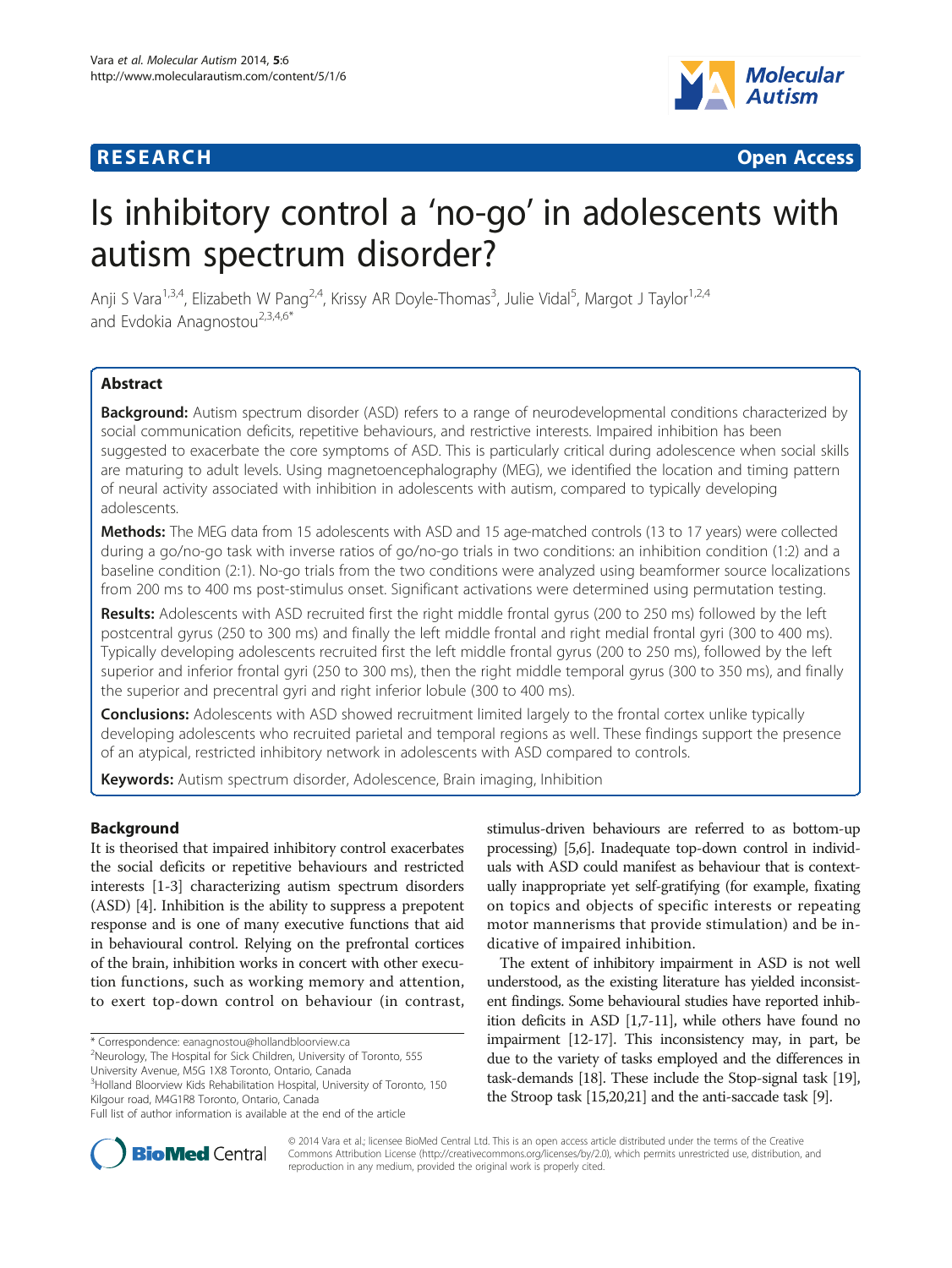Neuroimaging studies have attempted to clarify the variability seen in behavioural studies by identifying possible endophenotypes within the brain. In typically developing individuals, particularly adults, the anterior cingulate cortex (ACC) and the right inferior frontal cortex have been implicated in inhibition tasks, likely related to their respective roles in error processing and top-down control. For example, Tamm et al. found more variability of overall brain activity in children aged 8 to 12 years compared to adults [\[22\]](#page-8-0). Typically developing adolescents however have been shown to activate a similar network to adults, but at a lower threshold [\[23\]](#page-8-0).

Imaging studies on inhibition in ASD are limited, and are mainly completed in adults [[24-28\]](#page-8-0). The findings from these investigations have suggested atypical overall activation patterns; however, the question remains about potential developmental differences between individuals with and without ASD. To date, only a few studies have been conducted with children [\[29,30](#page-8-0)] and adolescents [\[31](#page-8-0)]. Using a 'Preparing to Overcome Prepotency' task in functional Magnetic Resonance Imaging (fMRI), it was found that adolescents with ASD activated the left inferior prefrontal cortex, as well as parietal and occipital cortex significantly less than typically developing adolescents [\[31\]](#page-8-0). In contrast, ASD adults were reported to activate the left inferior frontal gyrus to a greater degree than control adults [\[24](#page-8-0)] during an fMRI go/no-go task. Also using a go/no-go task, Lee et al. examined the functional connectivity with fMRI of the right and left inferior frontal gyri with regions in the frontal, striatal and parietal cortices in children aged 8 to 12 years as well as adults [\[29\]](#page-8-0). A trend towards an interaction between age and connectivity was found between the right inferior frontal gyrus and other regions (right caudate and bilateral supplementary premotor area) in ASD [[29](#page-8-0)]. In these regions, connectivity decreased with age in ASD, while in controls no change was observed with age. More recently, a magnetoencephalography (MEG) study employing a go/no-go task found decreased theta power in the anterior cingulate cortex (ACC) in children aged 7 to 14 years with ASD compared to control children [[30](#page-8-0)]. Decreased ACC activity has been associated with decreased attention and poorer performance on cognitive tasks [[32,33\]](#page-8-0), consistent with the poorer performance seen in the ASD group of children [[30\]](#page-8-0).

Thus, studies have implicated the ACC and inferior frontal cortex in inhibitory control both in individuals with and without ASD. However, regions such as the parietal lobes, striatum and premotor cortex have been reported as well, but there is less of a consensus on the relevance of these regions to inhibition versus processing associated with other demands of the experimental task. As such, studies are needed to carefully characterize the inhibitory network, as well as to examine differences between adolescents with and without ASD.

Given the importance of timing in inhibition studies (for example, controlling impulsivity and anticipatory responses), neuroimaging modalities that allow measurement of the timing of brain activity add an invaluable dimension; MEG allows the determination of both the spatial and temporal patterns of brain activity [\[34](#page-8-0)]. Using MEG to resolve the spatiotemporal brain dynamics of inhibitory control, we adapted a go/no-go paradigm from Vidal et al. [[35](#page-8-0)]. This paradigm had simple rules so as not to implicate working memory, and a very fast presentation rate to prevent ceiling effects, and to keep adolescents engaged and challenged during task performance. Using this go/no-go task, we have demonstrated that typically developing adolescents recruited a network that was spatiotemporally different from adults to perform the task at a comparable level (Vara et al., 2013; in submission).

The aims of the current study were twofold:

- 1. to examine differences in inhibitory control (performance measures) between adolescents with ASD and those without. We hypothesized poorer inhibition-related task performance would be seen in the ASD group compared to the control group
- 2. to determine the spatial and temporal brain activity associated with inhibition in adolescents with and without ASD and to compare the neural activity pattern between groups. We hypothesized that ASD adolescents would show spatially atypical and temporally delayed neural activity patterns compared to controls.

# **Methods**

# Participants

Included in this study were 30 adolescents. Fifteen participants (12 males) had an ASD diagnosis, between the ages of 13 and 17 years (mean age  $15.5 \pm 1.2$  yrs; mean IQ  $103.8 \pm 13.6$ . These participants were age- and sexmatched with typically developing control adolescents  $(n = 15; 12 \text{ males}; \text{mean age } 15.6 \pm 1.3 \text{ yrs}; \text{mean IQ}$  $112.4 \pm 10.3$ ; the control sample was included in a normative, developmental paper, Vara et al., in submission). None of them were on any psychotropic medications. Exclusion criteria were history of neurological disorder, including epilepsy and or acquired brain injury, known neurodevelopmental syndromes (for example, Fragile-X, tuberous sclerosis), primary psychiatric disorders (aside from ASD, for example, schizophrenia, bipolar, panic disorder), or chronic medical disorders (for example, sickle cell disease, cardiac problems, any form of cancer), current psychotropic medication use, prematurity, uncorrected vision, full scale  $IQ < 80$  and standard contraindications to MEG and MRI imaging (ferromagnetic objects in the body). All participants were recruited based on known ASD diagnosis from a clinician and the diagnosis was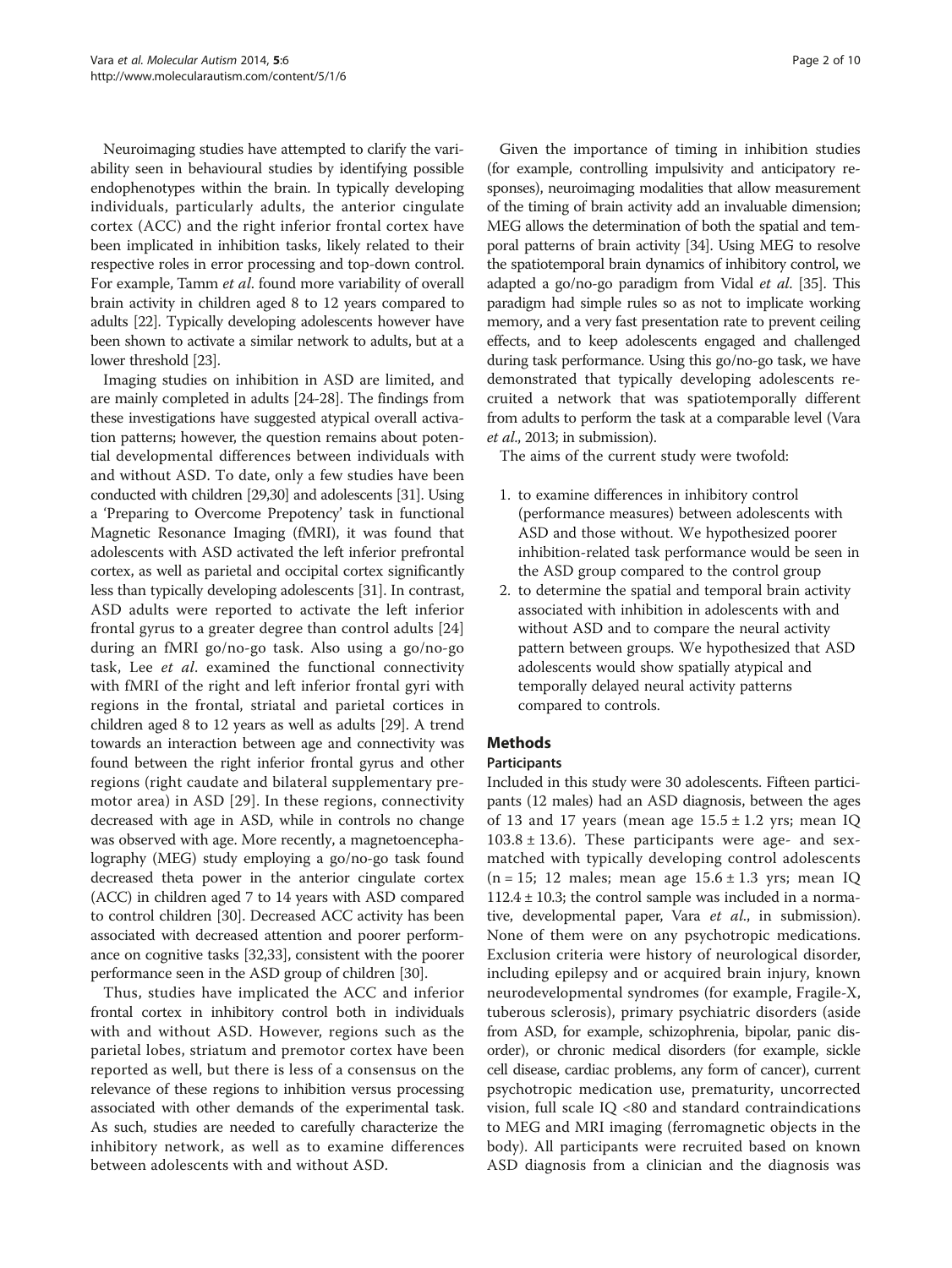confirmed using the Autism Diagnostic Observational Schedule - Generic (ADOS-G) [[36](#page-9-0)], and the Autism Diagnostic Interview Revised (ADI-R) [\[37\]](#page-9-0). Mean and standard deviation of ADOS and ADI scores for the ASD group were as follows: ADI<sub>social</sub>:19.4(6.4), ADI<sub>communication</sub>:14.8  $(4.8)$ , ADI<sub>repetitive</sub>:  $6.1(2.2)$ ; ADOS<sub>communication</sub>:3.1(1.4), ADOS<sub>social</sub>:8.4(2.1), and ADOS<sub>repetitive</sub>:1.45(1.43). The imaging study was approved by the institutional REB at Holland Bloorview Kids Rehabilitation Centre and the Hospital for Sick Children; the imaging was conducted at the Hospital for Sick Children. Informed consent or assent was obtained from all participants/guardians, as per institutional policies.

#### Characterization measurements

#### Autism Diagnostic Observation Schedule-Generic (ADOS-G)

The ADOS-G [\[36\]](#page-9-0) is a well-validated, semi-structured clinical assessment, designed to facilitate the diagnosis of ASD (Lord et al., [[36](#page-9-0)]). It has excellent psychometric properties. Research team members with established research reliability administered either module 3 or module 4 of the ADOS-G to all of the ASD participants.

#### Autism Diagnostic Interview - Revised (ADI-R)

This well-established semi-structured interview [[37](#page-9-0)], validated for the diagnosis of ASD, was administered by a research-reliable team member. The interview, containing 93 items, generates scores in three domains: social interaction, communication and language, and repetitive or restricted interests and behaviours.

#### Wechsler Abbreviated Scales of Intelligence (WASI)

Two subtests of the WASI (vocabulary and matrix reasoning) were used to obtain an abbreviated measure of IQ [[38](#page-9-0)]. The two-subtest WASI is a recognized version of the WASI with comparable validity in IQ estimation to the full four-subtest WASI. The two-subtest WASI was chosen to better accommodate the participants as it allows for shorter research appointments, and therefore performance endurance was more consistent across subjects.

#### Paradigm

The go/no-go task was adapted from a previous study [\[35](#page-8-0)] and validated in control adolescents and adults (Vara *et al.*, 2013, in submission). Participants completed a 'go/no-go' task while lying in the MEG. Subjects were instructed to rapidly respond to go stimuli, solid black shapes on a white background and withhold their response to no-go stimuli, the same as Go stimuli, but with a grey 'X' superimposed in the centre (Figure [1\)](#page-3-0). Two conditions were run in counterbalanced order: a baseline condition with 67% no-go trials, not encouraging a tendency to respond, and an inhibition condition with 33% no-go trials, which promoted a prepotent response tendency. To equate the behavioural performance on our task (specifically, the accuracy) across our groups, we used adaptive interstimulus intervals (ISIs)

that were dependent on performance. Starting at 500 ms ISI for the first trials, the ISI was adjusted every five stimuli, where three errors or more on no-go trials would cause the ISI to increase by 100 ms, while fewer than three errors decreased the ISI by 100 ms, with the minimum ISI set to 300 ms. The stimulus duration was 200 ms.

#### Behavioural measures

The mean reaction time (RT) was measured for go trials, from stimulus onset to the initial button response. RTs under 100 ms were not included, as they probably reflected subject anticipation. False alarm rate ( that is, percentage of commission errors) was calculated as the percentage of incorrect responses to no-go trials out of the total number of no-go trials. Hit rate was calculated as the percentage of correct go trials out of the total number of go trials. Statistical analyses on behavioural data were carried out using STATISTICA, Version 8, [www.statsoft.com](http://www.statsoft.com). A repeated measures multivariate ANOVA was run on each of the three behavioural measures - RT, false alarm rate and hit rate - to compare diagnostic group (ASD versus control) and condition type (inhibition versus baseline) effects and interactions on behavioural measures of the go/no-go task.

#### Neuroimaging

MEG data were acquired on a 151-channel CTF system, using a 600 Hz sampling rate, and an online 0 to 150 Hz bandpass filter, with third order spatial gradient noise cancellation. All participants also completed an MRI scan, on a 3 T Siemens Trio system. Anatomical T1-weighted MRIs (3D MPRAGE sequence: TR/TE = 2300/2.96 ms;  $FA = 9^\circ$ ; PAT, GRAPPA = 2; FOV = 28.8x19.2 cm, 1 mm isotropic voxels) were used to co-register the MEG data. Functional analyses were conducted with scripts written in-house that generated global field power (GFPs), source localizations and permutation tests between conditions and between groups.

#### Magnetoencephalography analyses

MEG trials were epoched into 600-ms windows with a 100-ms pre-stimulus baseline. Only correct no-go trials were analysed. Trials with artefacts such as eye blinks and movement were manually removed on a trial-by-trial basis, based on the agreement of two research members. The no-go trials (approximately 100 trials per participant) were averaged, and then grand averaged across participants, by condition (baseline versus inhibition) and group.

Global field power (GFP), which is the root mean squared power across all sensors, was calculated on our grand-averaged data, to determine MEG amplitude changes across time. To better visualize the frontal differences between groups, we generated GFP plots from the 38 frontal sensors (Figure [2](#page-4-0)). Based on the timing of the peak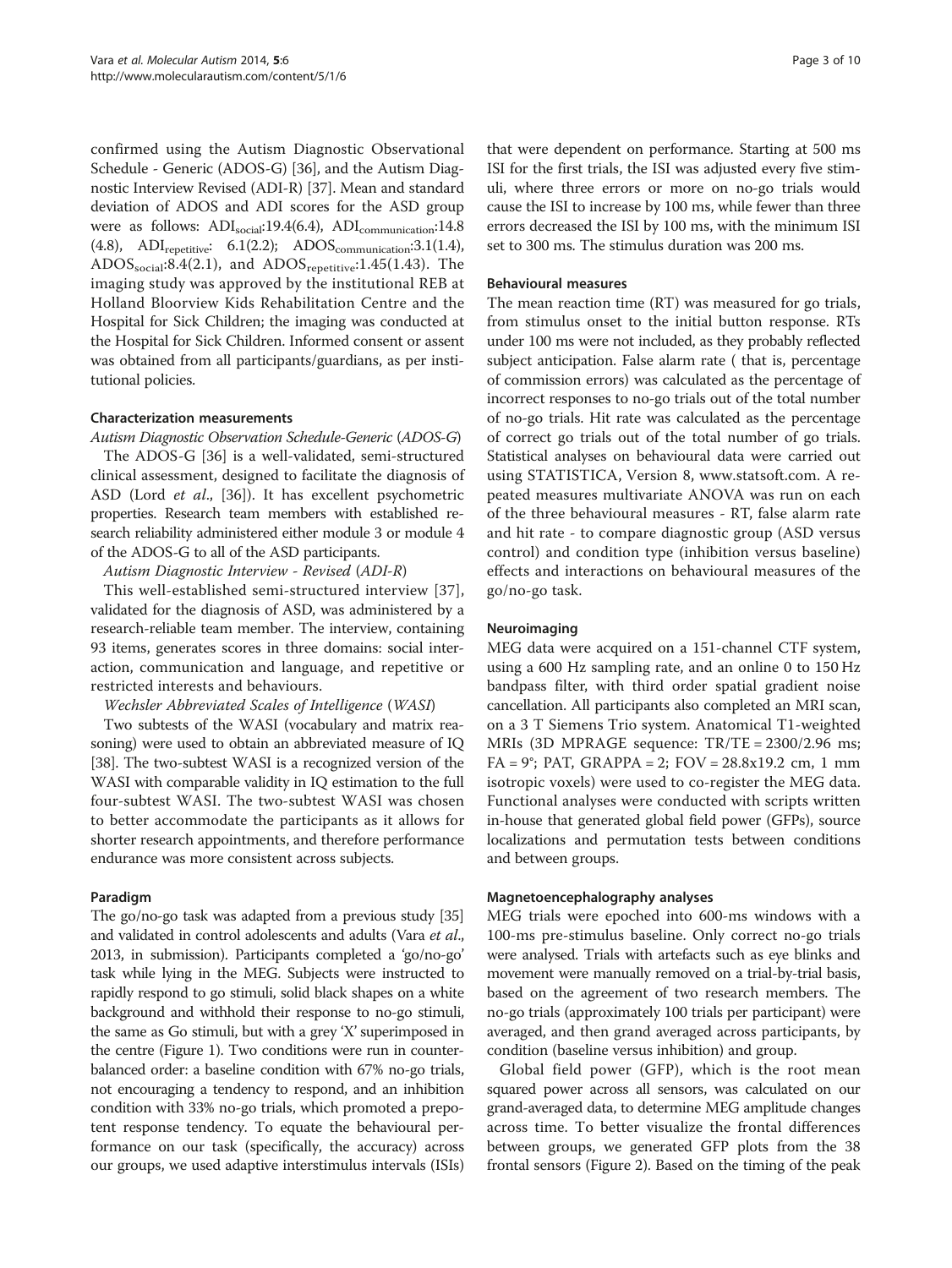<span id="page-3-0"></span>

difference observed in these GFP plots, as well as our expectations from our normative study, in which activity related to inhibition was observed after 200 ms, we analysed the MEG data between 200 and 400 ms.

For source localisation analyses, we used an in-house vector beamformer algorithm (SPF) [[39](#page-9-0)]. Multisphere headmodels were created from initial fiducial positions co-registered to each individual's T1 MRI [\[40\]](#page-9-0). Data were filtered using a bandpass of 0.5 to 30 Hz and beamformer images were calculated over 50-ms non-overlapping time intervals, from 200 to 400 ms, for each condition and group. The resultant images with a spatial resolution of 5 mm were normalized to an MRI template with SPM2 (Wellcome Department of Imaging Neuroscience, London, UK). The 3D baseline condition (67% no-go) images were subtracted from those from the inhibition condition (33% no-go) to remove the visual activity [[41,42](#page-9-0)].

To assess significance of within-group activity, permutation tests were completed on the subtracted beamformer images (2,048 permutations), generating activation maps at  $P < 0.005$ . Permutation tests shuffled group membership of the two samples, while maintaining the cardinality, and computing mean differences between the samples. The calculated mean differences for n >2,000 permutations were plotted to create a distribution, allowing the difference from the original sample to be compared to the distribution of values, to obtain P values. Between-group differences on

the beamformer images were tested as well using permutation tests.

Images with  $P < 0.005$  were visualised using MRI3DX, and only the highest 15% of peak activations were included, and with their Talairach coordinates noted; anatomical terms and Brodmann areas (BA) were verified in Talairach Client [[43,44\]](#page-9-0).

# Results

#### Behavioural results

Mean RT, hit rate and false alarm rate are listed in Table [1](#page-5-0) for both condition types and group types.

#### Reaction time

There were no main effects of condition (inhibition or baseline conditions)  $(F(1,28) = 0.05, P = 0.825)$ , diagnostic group (control or ASD) ( $[F(1,28) = 1.937, P = 0.175)$  or an interaction  $(F(1,28) = 2.478, P = 0.127)$  for RT.

#### False alarm rate

A main effect of condition type was found  $(F(1,28) = 79.554,$  $P = 0.001$ ) where the inhibition condition (M = 22.3%  $\pm$  12.6 SD) evoked a higher false alarm rate than the baseline condition ( $M = 5.2\% \pm 4.6$  SD). A trend towards a main effect of diagnostic group on false alarm rate was also seen  $(F(1,28) = 3.875, P = 0.059;$  eta squared = 0.122), where higher false alarm rates were seen in adolescents with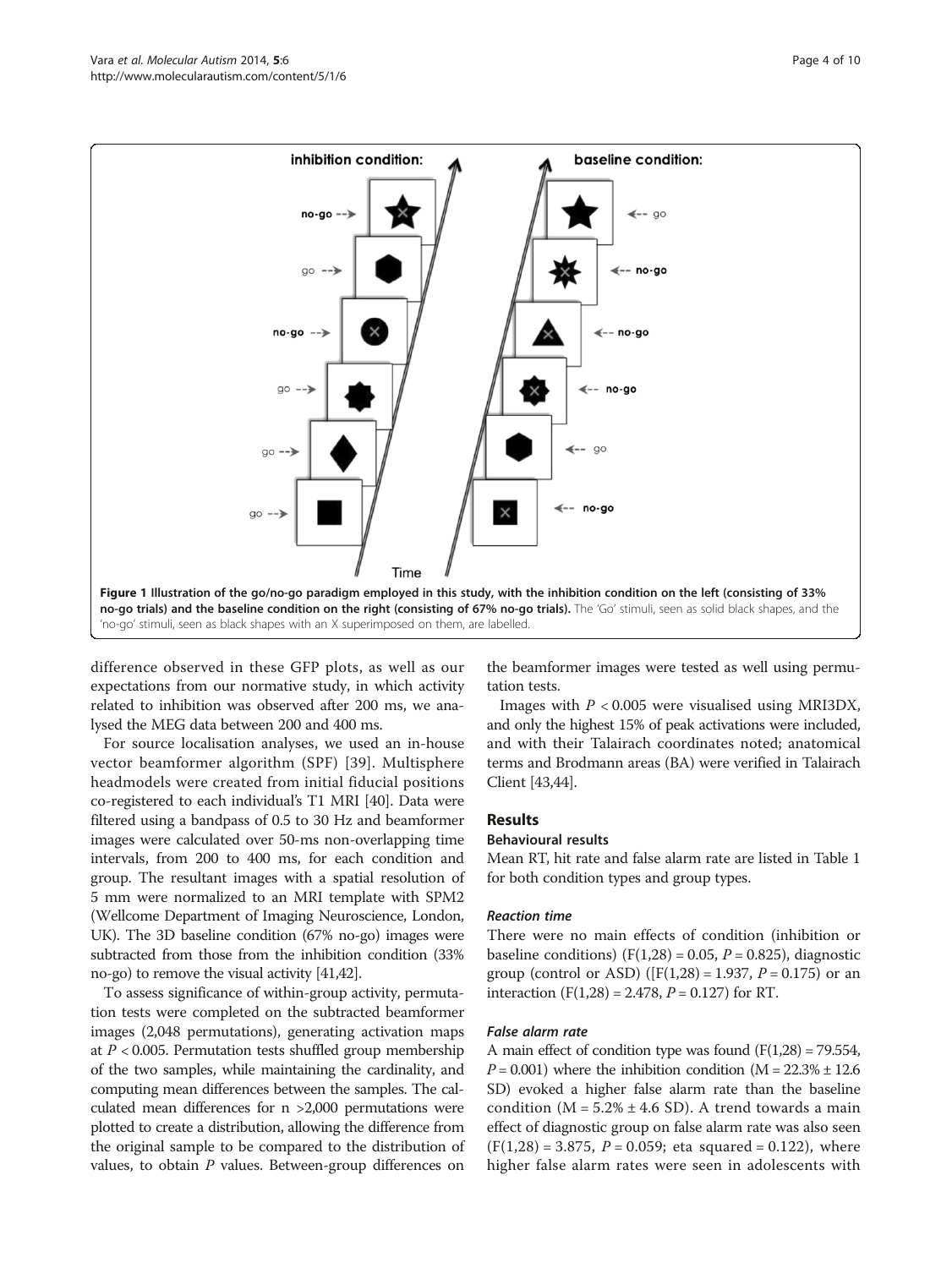ASD ( $M = 16.4\% \pm 8.7$  SD) than controls ( $M = 11.1\% \pm 7.8$ SD). The group by condition interaction was not significant  $(P = 0.110)$ . However, because the interaction was expected to be nonsignificant for the baseline condition, we evaluated the group by condition interaction for the no-go condition. The effect of group on the false alarm rates for the no-go condition was examined and a trend towards a main effect of diagnostic group was found for the no-go condition  $[(1,28) = 3.737, P = 0.63;$  eta squared = .0118), where higher false alarm rates were seen in adolescents with ASD  $(M =$  $26.5\% \pm 3.1$  SD) than in control teens (M =  $18.1\% \pm 3.1$  SD).

# Hit rate

There were no main effects of condition type  $(F(1,29) =$ 0.839,  $P = 0.367$ ), diagnostic group (F(1,28) = 1.063,  $P =$ 0.311) or an interaction  $(F(1,29) = 2.584, P = 0.119)$  for hit rate.

# Magnetoencephalography results Time course of global brain activity

Waveforms representing the magnitude of overall frontal brain activity occurring from 100 ms prior to stimulus onset to 500-ms post-stimulus onset are plotted in Figure 2.

<span id="page-4-0"></span>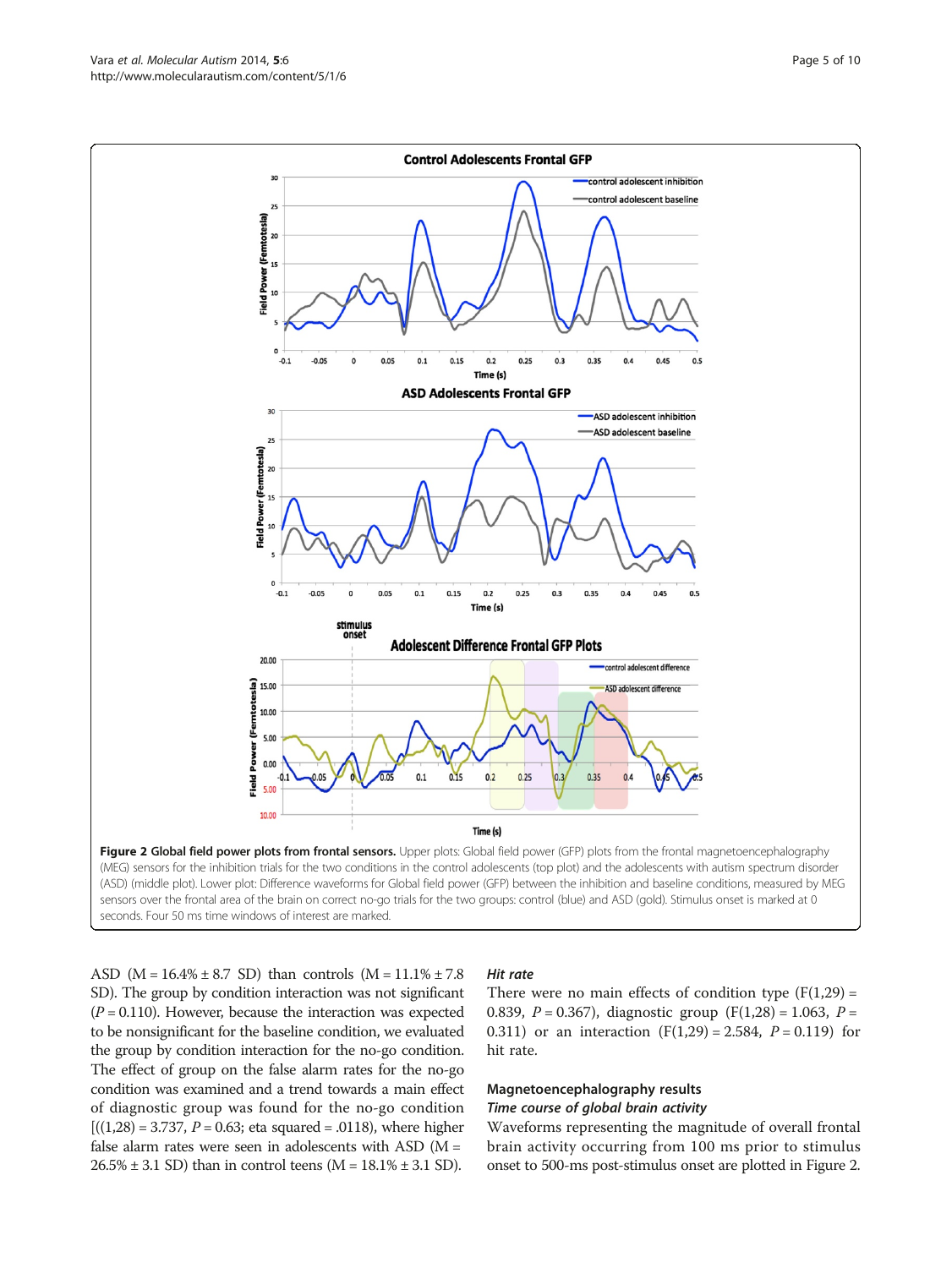<span id="page-5-0"></span>Table 1 Behavioural measures for go/no-go task for autism spectrum disorder (ASD) and control participants: mean and standard deviation (SD) for reaction time (RT), hit rate (Hit), and false alarm rate (FA)

| Condition         | $\bar{x}$ RT (s) | Hit (%)       | FA (%)        |
|-------------------|------------------|---------------|---------------|
| <b>Inhibition</b> | $361 + 122$      | $93.0 + 14.3$ | $26.5 + 13.2$ |
| <b>Baseline</b>   | $342 + 50$       | $88.7 + 18.8$ | $6.3 + 4.1$   |
| Inhibition        | $309 + 34$       | $94.9 + 10.8$ | $18.1 + 10.7$ |
| <b>Baseline</b>   | $335 + 34$       | $96.1 + 3.6$  | $4.1 + 4.8$   |
| Inhibition        | 0.042            | 0.008         | 0.167         |
| <b>Baseline</b>   | 0.11             | 0.026         | 0.083         |
|                   |                  |               |               |

These waveforms display differences of mean global field power (GFP) measured between-conditions for frontal sensors. These plots show the difference between the inhibition and baseline conditions for the control (in blue) and ASD (in gold) groups and peak differences guided our selection of time windows of interest for further analyses.

# Timing and localisation of neural activity

Significant within-group activations, where the inhibition condition was significantly greater than the baseline condition ( $P < 0.005$ , uncorrected; ≥5 mm from peak activation) are listed in Table 2 (with one sample, one-tailed permutation tests completed on inhibition minus baseline condition event-related beamforming (ERB) images; >2000 permutations; top 15% chosen) and displayed in Figure [3](#page-6-0). No between-group differences were found in areas of interest (unpaired, two sample, two-tailed permutation tests,  $P < 0.005$ , uncorrected, 5,000 permutations).

Control adolescents activated the left middle frontal gyrus (BA 6) from 200 to 250 ms followed by the left superior frontal gyrus (also BA 6) and left inferior frontal gyrus (BA 45) from 250 to 300 ms. From 300 to 350 ms, the typically developing adolescents recruited the right middle temporal gyrus (BA 21) and the right superior temporal gyrus (BA 22) from 350 to 400 ms. The right precentral gyrus (BA 4) and right inferior parietal lobule (BA 40) were also recruited during this final time window (350 to 400 ms).

The adolescents with ASD first recruited the right middle frontal gyrus (BA 45) from 200 to 250 ms followed by the left postcentral gyrus (BA 3) from 250 to 300 ms. The left middle frontal gyrus (BA 10) was then activated from 300 to 400 ms, along with the right medial frontal gyrus from 350 to 400 ms.

# **Discussion**

A diagnosis of ASD in our adolescent sample was associated with poorer impulsivity measures as seen in higher false alarm rates, during the inhibition condition of our task compared to the baseline condition. Neuroimaging findings complemented these behavioural findings by revealing an inhibitory network that differed significantly from the typically developing adolescent group. Adolescents with ASD recruited predominantly the frontal cortex, while controls recruited frontal as well as supplementary regions, including the inferior parietal lobule and the temporal lobe. Additionally, the ASD group initially engaged the right rather than the left frontal cortex and activated an area in the prefrontal cortex (BA 10).

#### Behavioural measures across groups

No significant differences ( $P < 0.05$ ) were found between groups for response accuracy, measured by hit rate or RT. An ASD diagnosis was associated, however, with a trend

Table 2 Areas of activation (P < 0.005) during time windows of interest in control and autism spectrum disorder (ASD) adolescents

| Time window   |   | Anatomical area          | ΒA | Talairach coordinate (x,y,z)s |             |          |
|---------------|---|--------------------------|----|-------------------------------|-------------|----------|
| 200 to 250 ms |   | Middle frontal gyrus     | 6  | $-25$                         | $-5$        | 55       |
| 250 to 300 ms | L | Superior frontal gyrus   | 6  | $-20$                         | 5           | 70       |
|               | L | Inferior frontal gyrus   | 45 | $-55$                         | 25          | 15       |
| 300 to 350 ms | R | Middle temporal gyrus    | 21 | 50                            | $\mathbf 0$ | $-10$    |
| 350 to 400 ms | R | Precentral gyrus         | 4  | 50                            | $-10$       | 50       |
|               | R | Superior temporal gyrus  | 22 | 50                            | 5           | $-5$     |
|               | R | Inferior parietal lobule | 40 | 40                            | $-50$       | 45       |
| Time window   |   | Anatomical area          | BA | Talairach coordinates (x,y,z) |             |          |
| 200 to 250 ms | R | Middle frontal gyrus     | 46 | 50                            | 25          | 25       |
| 250 to 300 ms | ┕ | Postcentral gyrus        | 3  | $-55$                         | $-20$       | 40       |
| 300 to 350 ms | ┕ | Middle frontal gyrus     | 10 | $-30$                         | 45          | 5        |
| 350 to 400 ms | R | Medial frontal gyrus     |    | 5                             | 60          | $\Omega$ |
|               |   | Middle frontal gyrus     | 10 | $-30$                         | 50          | 5        |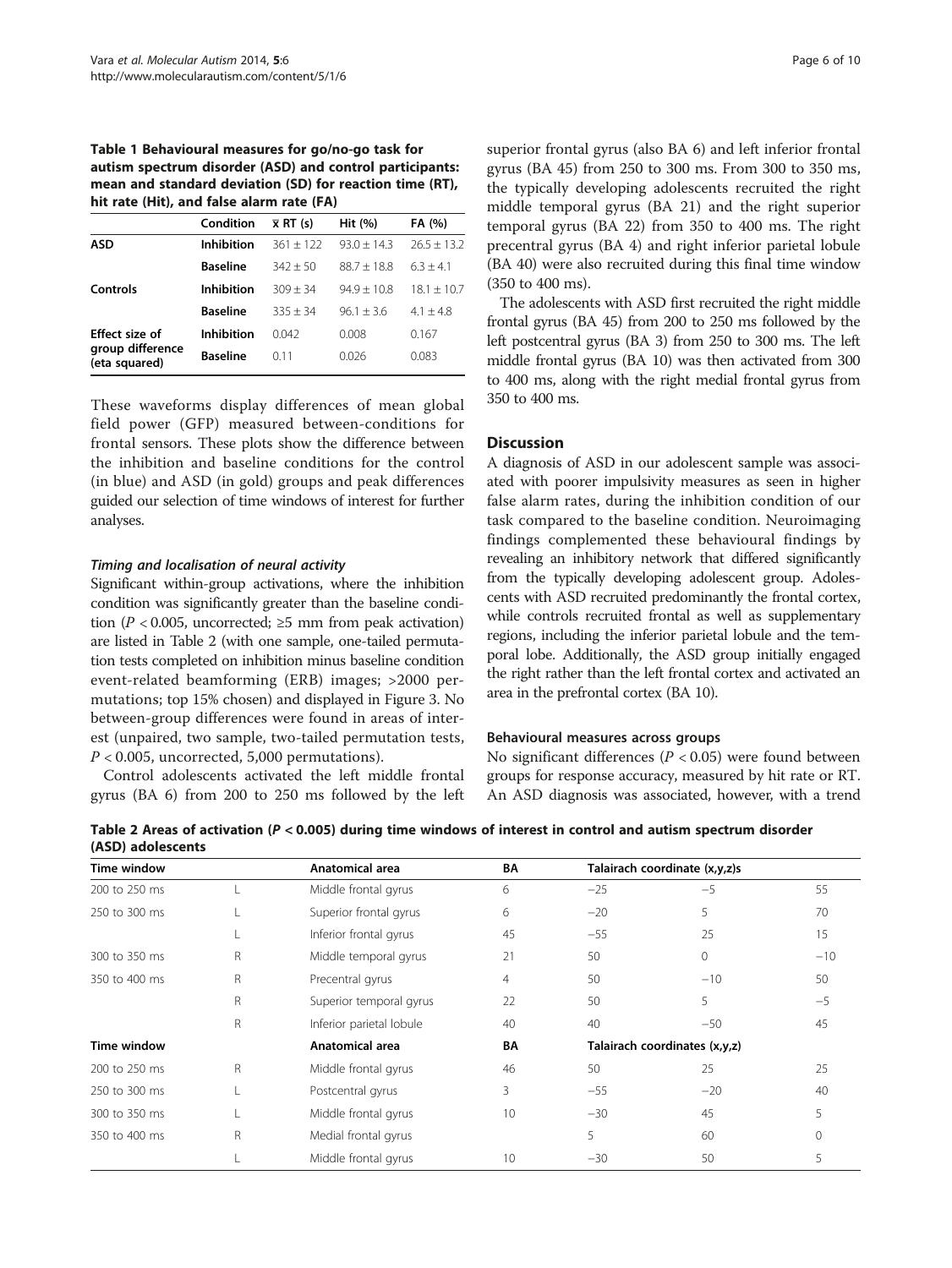<span id="page-6-0"></span>

for higher false alarm rates ( $P = 0.059$ ), or commission errors, suggesting poorer inhibitory skills in ASD individuals. A significant main effect between the baseline and inhibition conditions for false alarm rates  $(P = 0.001)$  confirms that the baseline condition was an effective control task, as it incurred a lower error rate.

# Magnetoencephalography results across groups Source localization: comparing adolescents with and without ASD

The detection of activations in this MEG study was datadriven and done on the whole-brain, thus reflecting activity in regions without a bias of prescribed ROIs. Differences between our results and those in the literature may be due in part to our analysis approach, which contrasted no-go trials in our inhibition and baseline conditions, whereas other studies contrasted no-go trials against go trials. Our method allowed for the investigation of inhibitory control without the confounding effect of the rapid motor response present in the go trials. Finally, previous studies of inhibition in ASD used fMRI, which allows little analysis of temporal processing.

#### Right inferior frontal activation in adolescents with ASD

Adolescents with ASD recruited the right middle frontal gyrus in a non-homologous region (right BA 46) during the first time window of 200 to 250 ms, unlike the adolescent controls, who first engaged the left middle frontal gyrus (BA 6). The right inferior prefrontal cortex (BA 45/46), or the ventrolateral prefrontal cortex, has consistently been shown to play an important role in inhibition [\[45-50\]](#page-9-0). However, children and adolescents have been found to activate the right inferior frontal gyrus less than adults [[51](#page-9-0)] (Vara et al., 2013, in submission), and typical adolescents in our current study were observed to activate the right inferior cortex at sub-threshold levels. Therefore, the significant activation of this region in adolescents with ASD, while performing more poorly on task measures of inhibition (that is, the false alarm rate) than control adolescents, suggests the activation may be inefficient or ineffective in ASD due to reduced selectivity in recruitment [\[52,53\]](#page-9-0).

# Reduced recruitment of non-frontal regions in adolescents with ASD

Adolescents with ASD also showed activation in the postcentral gyrus (BA 3) at 250 to 300 ms, which then moved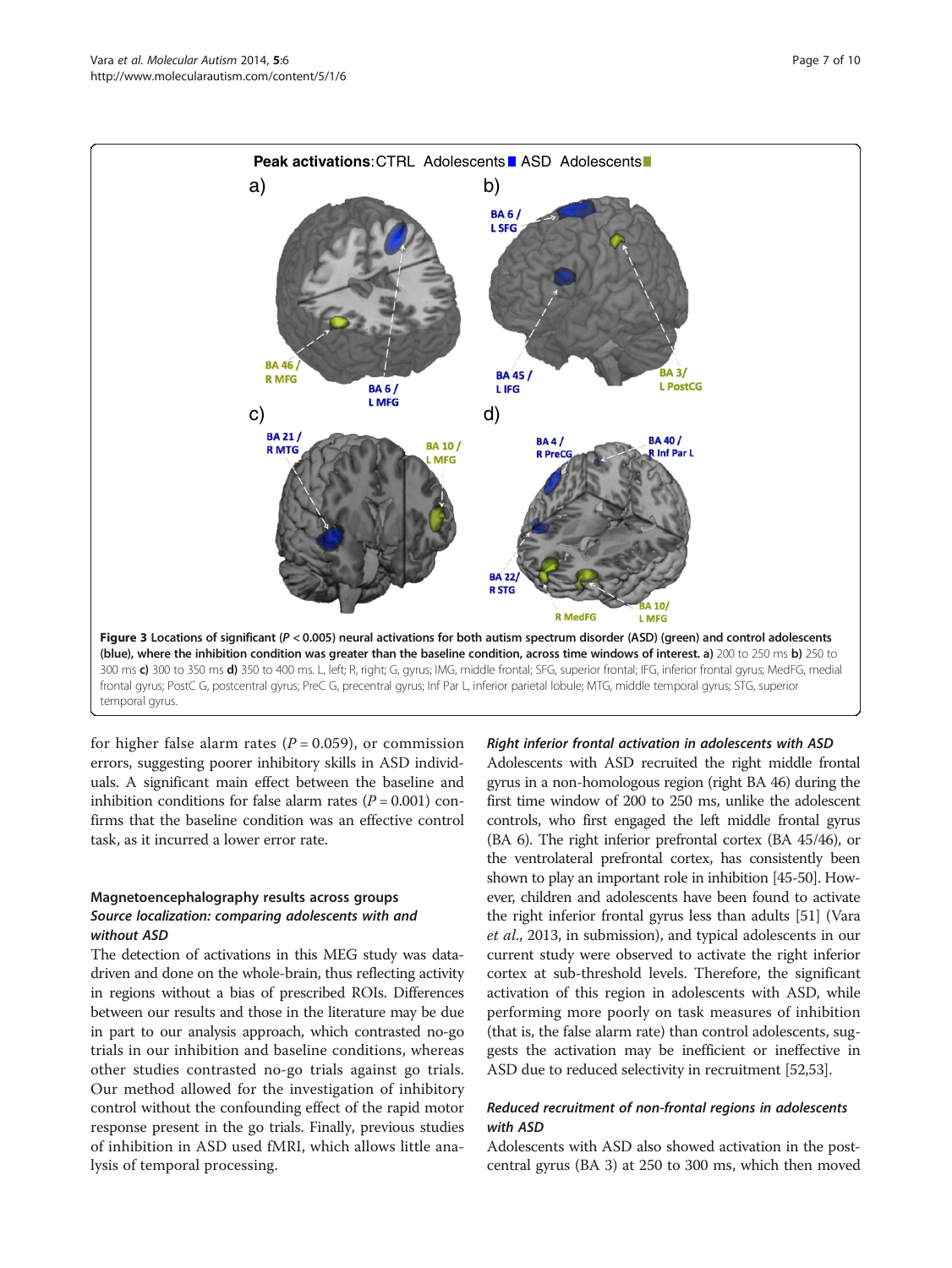anteriorly to the left middle frontal gyrus in BA10 from 300 to 400 ms. Conversely, control adolescents recruited the inferior parietal lobe as well as the temporal lobe during final time window of 350 to 400 ms. Although the recruitment of the postcentral gyrus by adolescents with ASD was parietal, the BA 3 region is associated with somatosensory-related task activity, whereas the parietal area activated by control adolescents was the inferior parietal lobe, an area commonly activated during inhibition tasks [\[54-57\]](#page-9-0). It is thought that parietal activity is associated with attention, or switching attentional focus within a task [\[58\]](#page-9-0), and greater activation in this region may reflect the better task performance [\[57\]](#page-9-0).

The poor recruitment of more widespread cortical regions, such as the parietal [\[31\]](#page-8-0) and temporal lobes, by adolescents with ASD may explain their difficulty in executing top-down control. The poorer performance on inhibitory tasks observed in adolescents with ASD compared to controls may result from weaker behavioural regulation of a prepotent response tendency due to atypical brain activity. As the control adolescent group recruited regions outside the frontal lobes to perform the inhibition task, it is possible that adolescents with ASD were limited to frontal lobe function due to the poorer long-range connectivity reported in ASD, which in turn hinders their ability to recruit more extensive, supplementary regions [[26](#page-8-0)[,52](#page-9-0)]. The greater overall frontal activity in adolescents with ASD may be related to poor long-range connectivity and local over connectivity [\[59\]](#page-9-0), which have been proposed to underlie deficits in at least a subgroup of individuals with ASD.

# BA10 activity in ASD and error monitoring

BA 10 activity was observed between 300 to 400 ms in our adolescents with ASD, but activity was not seen in this region in the control adolescents. The BA 10 region has been associated with maintaining a balance between rapid responding and careful or controlled responding, during cognitive flexibility paradigms [[60](#page-9-0),[61\]](#page-9-0), as well as higher order mental representations of task contingencies [[62,63](#page-9-0)]. In addition, the region within BA10 in our study corresponds to a region associated with multitasking in a meta-analysis of functional specialisation of BA 10 published by Gilbert et al. in 2006 [[64](#page-9-0)]. We suggest that this area may have been recruited by our participants with ASD to process the probability of responding to the next trial, and the behavioural adjustment necessary to respond appropriately, or simply because of increased load. Adolescents with ASD had difficulty with the inhibition task, as measured by an increased false alarm rate, compared to control adolescents; it is possible that the BA 10 region was recruited to compensate for their poorer performance. Even with the activation of this compensatory region, individuals with ASD had more false alarms.

Limitations of this study include the small sample size, which limited our ability to detect between group differences beyond statistical doubt, as well as its cross sectional nature, which limits our ability to discuss developmental trajectories of the differences noted. In addition, comorbidity was not systematically assessed. This is important as inhibitory control defects are also a feature of ADHD (for example, [[65,66\]](#page-9-0)). Until recently, ADHD could not be considered as a comorbidity to ASD (based on DSM-IV criteria) and as such, these participants did not carry any such comorbid diagnoses. However, ADHD-like symptoms are common in this population and may complicate the picture. None of our participants were on stimulants or any other psychotropic medications, which suggests that they did not have significant ADHD.

#### Conclusions

Inhibition-related MEG activity in the adolescents with and without ASD demonstrated distinct spatiotemporal neural processing patterns. More extensive frontal activity was found in adolescents with ASD, which we suggest may be due to inefficient long-range connectivity, [[52](#page-9-0)] as well as to short-range or local over connectivity. Our argument is supported by the poor recruitment of supplementary regions in adolescents with ASD, compared to control teens who recruited parietal and temporal areas in performance of the inhibition task. Finally, BA 10 activity was found only in adolescents with ASD, between 300 and 400 ms, which could be interpreted as a compensatory response strategy in the ASD group [\[61-63\]](#page-9-0) reflected in slower RTs yet higher false alarm rates. These findings highlight the atypical nature of the adolescent ASD inhibitory network, particularly in relation to the sequence of activations revealed using the temporal resolution of magnetoencephalography. We theorize that such atypicalities in inhibitory control may contribute to the social deficits of autism. Impulse control is necessary to function optimally within the framework of one's social environs and impairment in social functioning during adolescence, typically a period of tremendous development in social skills, may contribute to severe social ramifications [\[23\]](#page-8-0). For example, the inability to suppress socially inappropriate remarks or the failure to refrain from conversations centred on one's restricted interests, both of which are commonly observed in individuals with ASD, could lead to ostracism from peer groups. Future work needs to include large samples of longitudinal cohorts, characterized for other neurodevelopmental and neuropsychiatric comorbidities and link neurobiological findings to both associated and core symptom domains of ASD.

#### Abbreviations

ACC: anterior cingulate cortex; ANOVA: analysis of variance; ASD: autism spectrum disorder; BA: Brodmann area; ERB: event-related beamforming; fMRI: functional Magnetic Resonance Imaging; GFP: global field power; ISI: interstimulus intervals; MEG: magnetoencephalography; IQ: intelligence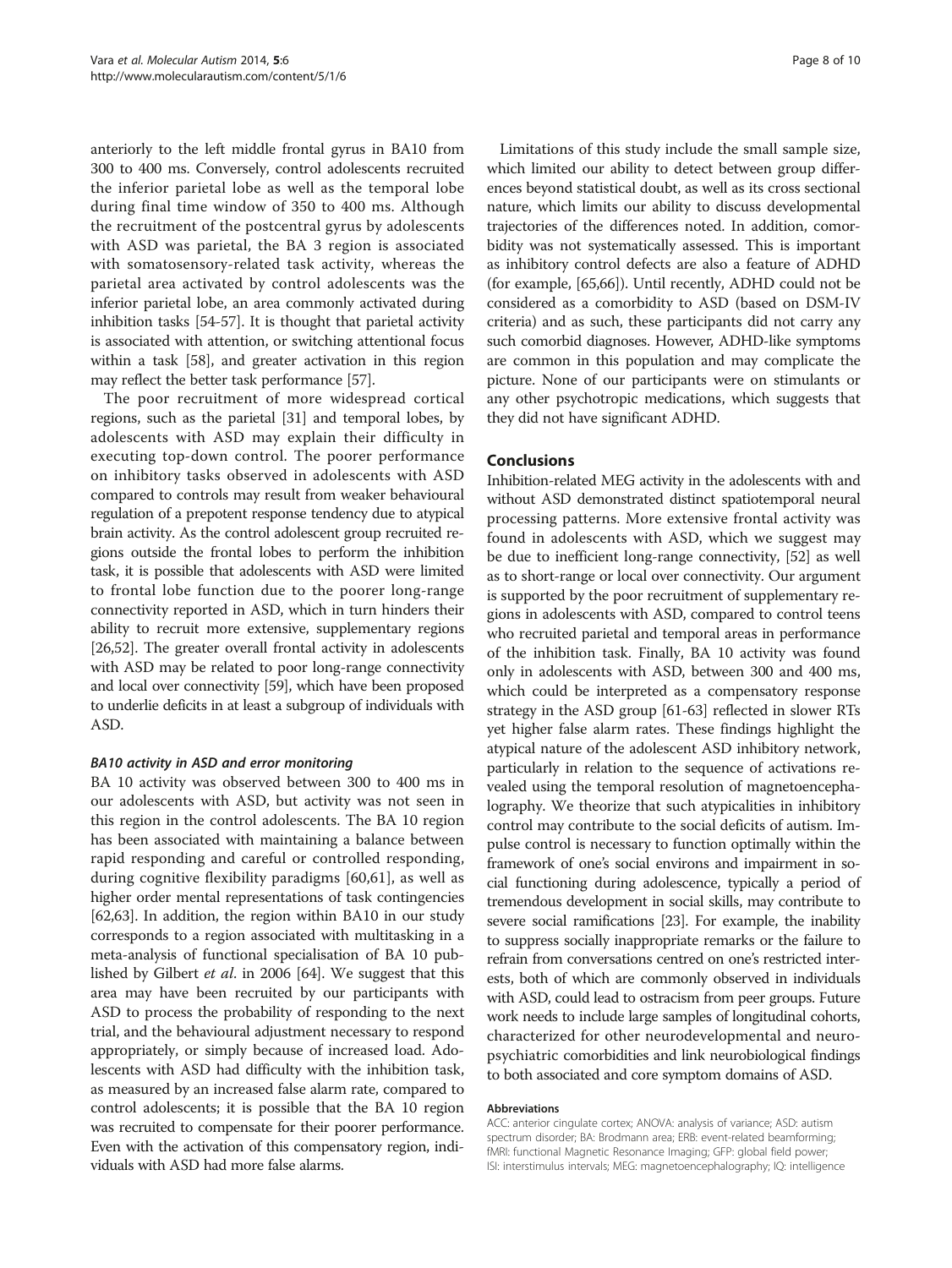<span id="page-8-0"></span>quotient; MRI: magnetic resonance imaging; ROI: region of interest; RT: reaction time; WASI: Wechsler abbreviated scale of intelligence.

#### Competing interests

EA has received consultation fees from Seaside Therapeutics and Novartis, an unrestricted grant from Sanofi-Canada, and has consulted without fees to Proximagen and Neuropharm.

#### Authors' contributions

AV participated in study coordination, subject recruitment, data acquisition, the analyses of data and the interpretation of results and drafted the manuscript. EP assisted with interpretation of results and finalizing the manuscript. KT participated in study design, participant data acquisition, and helped with drafting of the manuscript. JV contributed to study design and interpretation of results. MT contributed to the conception and design of the study and to the interpretation of results, and drafting of the manuscript. EA participated in study design and coordination, contributed to interpretation of the results and guided the drafting of the manuscript. All authors read and approved the final manuscript.

#### Acknowledgements

The authors would like to thank Marc Lalancette, Hamzah Qureshi, and Travis Mills for their assistance with the analyses. The authors would also like to acknowledge Dr. Jessica Brian and the ARC team at Holland Bloorview for their efforts in characterising our sample. ASV was funded through the U of T Open Fellowship Award and the work involved in this study was partially funded through the Ontario Brain Institute. Finally, the authors would like to recognize the families of the participants for their willingness to contribute a great deal of time towards research.

#### Author details

<sup>1</sup>Diagnostic Imaging and Neurology, The Hospital for Sick Children, University of Toronto, 555 University Avenue, M5G 1X8 Toronto, Ontario, Canada. <sup>2</sup>Neurology, The Hospital for Sick Children, University of Toronto, 555 University Avenue, M5G 1X8 Toronto, Ontario, Canada. <sup>3</sup>Holland Bloorview Kids Rehabilitation Hospital, University of Toronto, 150 Kilgour road, M4G1R8 Toronto, Ontario, Canada. <sup>4</sup>University of Toronto, 563 Spadina Crescent, Toronto M5S 2J7, Ontario, Canada. <sup>5</sup>Paris Descartes University and UMR CNRS 3521, Paris, France. <sup>6</sup>Bloorview Research Institute, University of Toronto, 150 Kilgour Road, Toronto, Ontario M4G 1R8, Canada.

#### Received: 12 June 2013 Accepted: 13 January 2014 Published: 31 January 2014

#### References

- Bishop DV, Norbury CF: Executive functions in children with communication impairments, in relation to autistic symptomatology. 2: response inhibition. Autism 2005, 9:29–43.
- 2. Hill EL: Evaluating the theory of executive dysfunction of autism. Dev Rev 2004, 24:189–233.
- 3. Hill EL: Executive dysfunction in autism. Trends Cogn Sci 2004, 8:26–32.
- 4. American Psychiatric Association: Diagnostic and Statistical Manual of Mental Disorders (DSM-IV-TR). 4th edition. Washington, DC; 2000.
- 5. Aron AR: The neural basis of inhibition in cognitive control. Neuroscientist 2007, 3:214–228.
- 6. Miller EK, Cohen JD: An integrative theory of prefrontal cortex function. Annu Rev Neurosci 2001, 24:167–202.
- 7. Nyden A, Billstedt E, Hjelmquist E, Gillberg C: Neurocognitive stability in Asperger syndrome, ADHD, and reading and writing disorder: a pilot study. Dev Med Child Neurol 2001, 43:165–171.
- Geurts HM, Verte S, Oosterlaan J, Roeyers H, Sergeant JA: How specific are executive functioning deficits in attention deficit hyperactivity disorder and autism? J Child Psychol Psych 2004, 45:836-854.
- 9. Luna B, Doll SK, Hegedus SJ, Minshew NJ, Sweeney J: A Maturation of executive function in autism. Biol Psychiatry 2007, 61:474–481.
- 10. Solomon M, Ozonoff S, Cummings N, Carter C: Cognitive control in autism spectrum disorders. Int J Dev Neurosci 2008, 26:239–247.
- 11. Corbett BA, Constantine LJ, Hendren R, Rocke D, Ozonoff S: Examining executive functioning in children with autism spectrum disorder, attention deficit hyperactivity disorder and typical development. Psychiat Res 2009, 166:210–222.
- 12. Griffith EM, Pennington BF, Wehner EA, Rogers SJ: Executive functions in young children with autism. Child Dev 1999, 70:817–832.
- 13. Brian JA, Tipper SP, Weaver B, Bryson SE: Inhibitory mechanisms in autism spectrum disorders: typical selective inhibition of location versus facilitated perceptual processing. J Child Psychol Psych 2003, 44:552–560.
- 14. Goldberg MC, Mostowsky SH, Cutting LE, Mahone EM, Astor BC, Denckla MB, Landa RJ: Subtle executive impairment in children with autism and children with ADHD. J Autism Dev Disord 2005, 35:279–293.
- 15. Lopez BR, Lincoln AJ, Ozonoff S, Lai Z: Examining the relationship between executive functions and restricted, repetitive symptoms of autistic disorder. J Autism Dev Disord 2005, 35:445–460.
- 16. Hill EL, Bird CM: Executive processes in Asperger syndrome: patterns of performances in a multiple case series. Neuropsychologia 2006, 44:2822–2835.
- 17. Happe F, Booth R, Charlton R, Hughes C: Executive function deficits in autism spectrum disorders and attention-deficit/hyperactivity disorder: examining profiles across domains and ages. Brain Cognition 2006, 61:25–39.
- 18. Kenworthy L, Yerys BE, Anthony LG, Wallace GL: Understanding executive control in autism spectrum disorders in the lab and in the real world. Neuropsychology Rev 2008, 18:320–338.
- 19. Ozonoff S, Strayer DL: Inhibitory function in nonretarded children with autism. J Autism Dev Disord 1997, 27:59–77.
- 20. Stroop JR: Studies of interference in serial verbal reactions. J Exp Psychol 1935, 18:643–662.
- 21. Ozonoff S, Jensen J: Brief report: specific executive function profiles in three neurodevelopmental disorders. J Autism Dev Disord 1999, 29:171–177.
- 22. Tamm L, Menon V, Reiss AL: Maturation of brain function associated with response inhibition. J Am Acad Child Adolesc Psychiatry 2002, 41:1231–1238.
- 23. Luna B, Padmanabhan A, Hearn KO: What has fMRI told us about the development of cognitive control through adolescence? Brain Cognition 2010, 72:1–28.
- 24. Schmitz N, Rubia K, Daly E, Smith A, Williams S, Murphy DGM: Neural correlates of executive function in autistic spectrum disorders. Biol Psychiatry 2006, 59:7–16.
- 25. Kana RK, Keller TA, Minshew NJ, Just MA: Inhibitory control in high-functioning autism: decreased activation and underconnectivity in inhibition networks. Biol Psychiatry 2007, 62:198–206.
- 26. Just MA, Cherkassky VL, Keller TA, Kana RK, Minshew NJ: Functional and anatomical cortical underconnectivity in autism: evidence from an FMRI study of an executive function task and corpus callosum morphometry. Cereb Cortex 2007, 17:951–961.
- 27. Thakkar KN, Polli FE, Joseph RM, Tuch DS, Hadjikhani N, Barton JJ, Manoach DS: Response monitoring, repetitive behaviour and anterior cingulate abnormalities in autism spectrum disorders (ASD). Brain 2008, 131(Pt 9):2464–2478.
- 28. Dichter G, Belger A: Social stimuli interfere with cognitive control in autism. Neuroimage 2007, 35:1219–1230.
- 29. Lee PS, Yerys BE, Della-Rosa A, Foss-Feig J, Barnes KA, James JD, VanMeter J, Vaidya CJ, Gaillard WD, Kenworthy LE: Functional connectivity of the inferior frontal cortex changes with age in children with autism spectrum disorders: a fcMRI study of response inhibition. Cerebr cortex 2009, 19:1787–1794.
- 30. Chan AS, Han YM, Leung WW, Leung C, Wong VC, Cheung M: Abnormalities in the anterior cingulate cortex associated with attentional and inhibitory control deficits: a neurophysiological study on children with autism spectrum disorders. Res Autism Spect Dis 2011, 5:254–266.
- 31. Solomon M, Ozonoff SJ, Ursu S, Ravizza S, Cummings N, Ly S, Carter CS: The neural substrates of cognitive control deficits in autism spectrum disorders. Neuropsychologia 2009, 47:2515–2526.
- 32. Cahn BR, Polich J: Meditation states and traits: EEG, ERP, and neuroimaging studies. Psychol Bull 2006, 132:180–211.
- 33. Pizzagalli DA, Oakes TR, Davidson RJ: Coupling of theta activity and glucose metabolism in the human rostral anterior cingulate cortex: an EEG/PET study of normal and depressed subjects. Psychophysiology 2003, 40:939–949.
- 34. Hari R, Parkkonen L, Nangini C: The brain in time: insights from neuromagnetic recordings. Ann N Y Acad Sci 2010, 1191:89–109.
- 35. Vidal J, Mills T, Pang EW, Taylor MJ: Response inhibition in adults and teenagers: spatiotemporal differences in the prefrontal cortex. Brain Cognition 2012, 79:49–59.